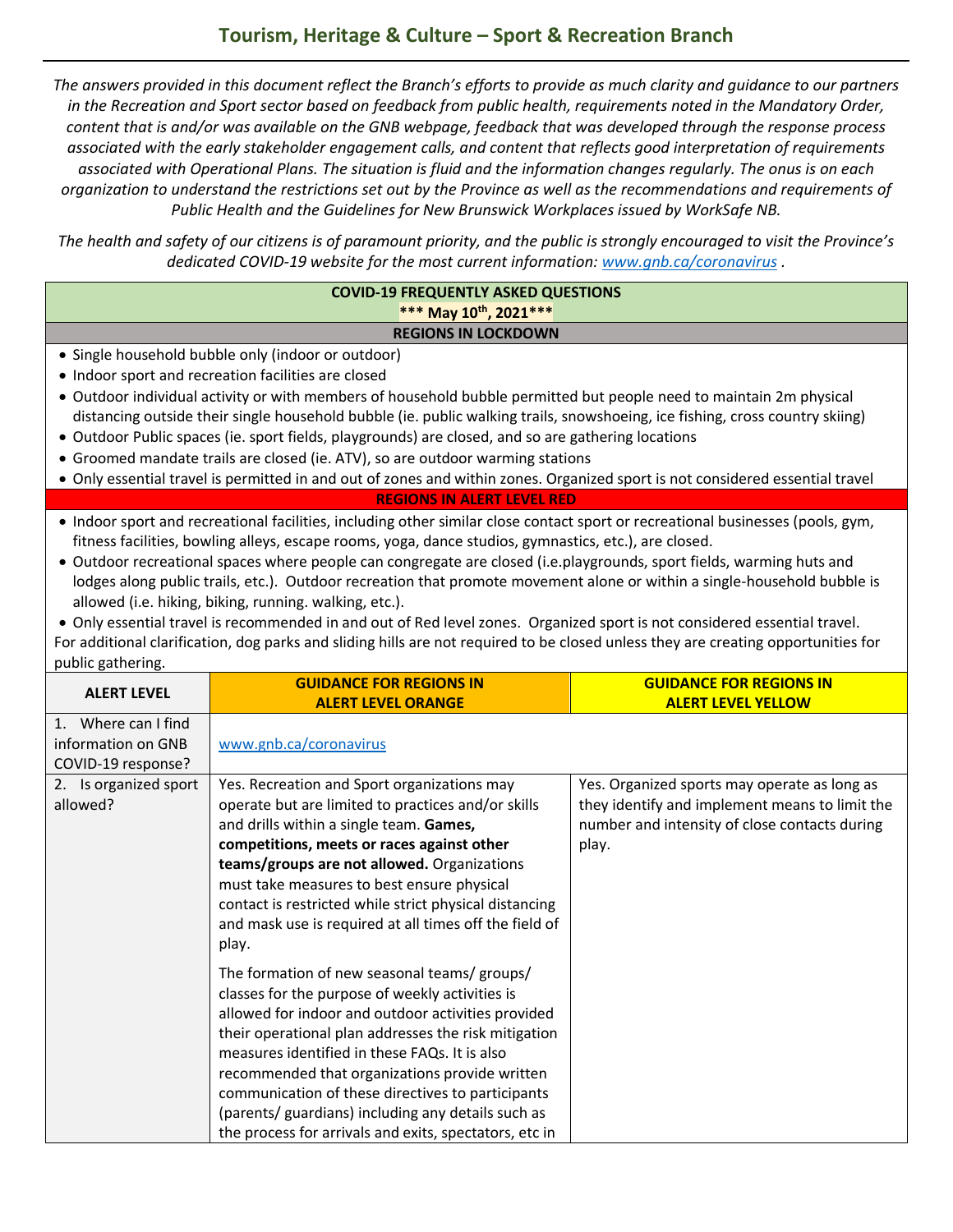| <b>COVID-19 FREQUENTLY ASKED QUESTIONS</b><br>*** May 10th, 2021 ***                                                                                                                  |                                                                                                                                                                                                                                                                                                                                                                                                                                                                                                                                                                                                                                                                                                                                                                                                                                                                                                        |                                                                                                                                                                                                                                                                                                                                                                                                                                                                                                                                                                                                                                                                                                                     |  |                                                                                                                                                                                                                                                                                                                                                                                                                                                       |
|---------------------------------------------------------------------------------------------------------------------------------------------------------------------------------------|--------------------------------------------------------------------------------------------------------------------------------------------------------------------------------------------------------------------------------------------------------------------------------------------------------------------------------------------------------------------------------------------------------------------------------------------------------------------------------------------------------------------------------------------------------------------------------------------------------------------------------------------------------------------------------------------------------------------------------------------------------------------------------------------------------------------------------------------------------------------------------------------------------|---------------------------------------------------------------------------------------------------------------------------------------------------------------------------------------------------------------------------------------------------------------------------------------------------------------------------------------------------------------------------------------------------------------------------------------------------------------------------------------------------------------------------------------------------------------------------------------------------------------------------------------------------------------------------------------------------------------------|--|-------------------------------------------------------------------------------------------------------------------------------------------------------------------------------------------------------------------------------------------------------------------------------------------------------------------------------------------------------------------------------------------------------------------------------------------------------|
| <b>ALERT LEVEL</b>                                                                                                                                                                    |                                                                                                                                                                                                                                                                                                                                                                                                                                                                                                                                                                                                                                                                                                                                                                                                                                                                                                        | <b>GUIDANCE FOR REGIONS IN</b>                                                                                                                                                                                                                                                                                                                                                                                                                                                                                                                                                                                                                                                                                      |  | <b>GUIDANCE FOR REGIONS IN</b>                                                                                                                                                                                                                                                                                                                                                                                                                        |
|                                                                                                                                                                                       |                                                                                                                                                                                                                                                                                                                                                                                                                                                                                                                                                                                                                                                                                                                                                                                                                                                                                                        | <b>ALERT LEVEL ORANGE</b>                                                                                                                                                                                                                                                                                                                                                                                                                                                                                                                                                                                                                                                                                           |  | <b>ALERT LEVEL YELLOW</b>                                                                                                                                                                                                                                                                                                                                                                                                                             |
|                                                                                                                                                                                       | the activity.<br>are not allowed. For example:<br>skills clinics, etc)<br>Orange phase.                                                                                                                                                                                                                                                                                                                                                                                                                                                                                                                                                                                                                                                                                                                                                                                                                | order to alleviate any confusion prior to the start of<br>Sessional sports and recreation clinics and camps<br>• Sessional activities that are not scheduled on a<br>regular/seasonal ongoing basis (PD day camp,<br>• Sessional activities that do not have a consistent<br>group of participants on a weekly basis<br>Each respective organization/club should limit their<br>activities so that individual members only take part<br>in one consistent group per organization during the<br>For an individual who is a member of more than<br>one organization/club that holds weekly activities,<br>he or she should consider limiting their number of<br>social interactions but may continue their activities |  |                                                                                                                                                                                                                                                                                                                                                                                                                                                       |
|                                                                                                                                                                                       | in both organizations/club.                                                                                                                                                                                                                                                                                                                                                                                                                                                                                                                                                                                                                                                                                                                                                                                                                                                                            |                                                                                                                                                                                                                                                                                                                                                                                                                                                                                                                                                                                                                                                                                                                     |  |                                                                                                                                                                                                                                                                                                                                                                                                                                                       |
| 3. If an individual<br>travelled outside of<br>New Brunswick are<br>they allowed to<br>return to their<br>organized sport<br>activities?                                              | No. Individuals who have travelled outside of New Brunswick who are required to "self-isolate" or in<br>"modified-isolation" are not allowed to participate in sport and recreation activities from 14 days<br>from the time of arrival in New Brunswick. More details are available in the GNB Mandatory Order.<br>Household members of individuals who are self-isolating MUST self-isolate if they are unable to limit<br>direct contact with the individual who is self-isolating. For example, a parent caring for a young child.<br>Household members of individuals who are in <b>modified-isolating</b> can continue sport/recreation<br>activities but should self-monitor for symptoms. To do so, this guidance must be followed. If anyone<br>in the household develops 1 symptom, all members of the household must then self-isolate until they<br>receive the result of a COVID-19 test. |                                                                                                                                                                                                                                                                                                                                                                                                                                                                                                                                                                                                                                                                                                                     |  |                                                                                                                                                                                                                                                                                                                                                                                                                                                       |
|                                                                                                                                                                                       |                                                                                                                                                                                                                                                                                                                                                                                                                                                                                                                                                                                                                                                                                                                                                                                                                                                                                                        |                                                                                                                                                                                                                                                                                                                                                                                                                                                                                                                                                                                                                                                                                                                     |  | However, organizations can adopt stricter requirements to mitigate risk if they feel it is required.                                                                                                                                                                                                                                                                                                                                                  |
| 4. If an individual<br>travelled to a region<br>in an orange/red<br>Zone are they<br>allowed to return to<br>their organized sport<br>activities in their<br>zone?<br>See zones here: | considered essential travel.<br>reside/work/participate.                                                                                                                                                                                                                                                                                                                                                                                                                                                                                                                                                                                                                                                                                                                                                                                                                                               | Orange level zones. Organized sport is not<br>See table below for a simplified summary of what<br>is allowed depending on the zones in which they                                                                                                                                                                                                                                                                                                                                                                                                                                                                                                                                                                   |  | Only essential travel is recommended in and out of $\vert$ Individuals from a region in the yellow alert<br>level should not travel to a region in the orange<br>alert level for organized sport activities (or vice<br>versa).<br>Each of us are individually responsible to follow<br>public health guidance to ensure public safety,<br>however, organizations can adopt stricter<br>requirements to mitigate risk if they feel it is<br>required. |
| <b>Regional Health</b><br><b>Authorities</b>                                                                                                                                          | Place of<br><b>Residence</b>                                                                                                                                                                                                                                                                                                                                                                                                                                                                                                                                                                                                                                                                                                                                                                                                                                                                           | <b>Location of</b><br><b>Sport Activity</b>                                                                                                                                                                                                                                                                                                                                                                                                                                                                                                                                                                                                                                                                         |  | What is allowed?                                                                                                                                                                                                                                                                                                                                                                                                                                      |
|                                                                                                                                                                                       | Orange Zone                                                                                                                                                                                                                                                                                                                                                                                                                                                                                                                                                                                                                                                                                                                                                                                                                                                                                            | Other Orange Zone                                                                                                                                                                                                                                                                                                                                                                                                                                                                                                                                                                                                                                                                                                   |  | Cannot participate** or coach in a different zone                                                                                                                                                                                                                                                                                                                                                                                                     |
|                                                                                                                                                                                       | Orange Zone                                                                                                                                                                                                                                                                                                                                                                                                                                                                                                                                                                                                                                                                                                                                                                                                                                                                                            | Yellow Zone                                                                                                                                                                                                                                                                                                                                                                                                                                                                                                                                                                                                                                                                                                         |  | Cannot participate** or coach in a different zone                                                                                                                                                                                                                                                                                                                                                                                                     |
|                                                                                                                                                                                       | Yellow Zone                                                                                                                                                                                                                                                                                                                                                                                                                                                                                                                                                                                                                                                                                                                                                                                                                                                                                            | Orange Zone                                                                                                                                                                                                                                                                                                                                                                                                                                                                                                                                                                                                                                                                                                         |  | Cannot participate** or coach* in a different zone                                                                                                                                                                                                                                                                                                                                                                                                    |
|                                                                                                                                                                                       | Yellow Zone                                                                                                                                                                                                                                                                                                                                                                                                                                                                                                                                                                                                                                                                                                                                                                                                                                                                                            | Other Yellow Zone                                                                                                                                                                                                                                                                                                                                                                                                                                                                                                                                                                                                                                                                                                   |  | Can participate/coach in practices and games                                                                                                                                                                                                                                                                                                                                                                                                          |
|                                                                                                                                                                                       | Red Zone                                                                                                                                                                                                                                                                                                                                                                                                                                                                                                                                                                                                                                                                                                                                                                                                                                                                                               | Orange/Yellow Zone                                                                                                                                                                                                                                                                                                                                                                                                                                                                                                                                                                                                                                                                                                  |  | Cannot participate** or coach in a different zone                                                                                                                                                                                                                                                                                                                                                                                                     |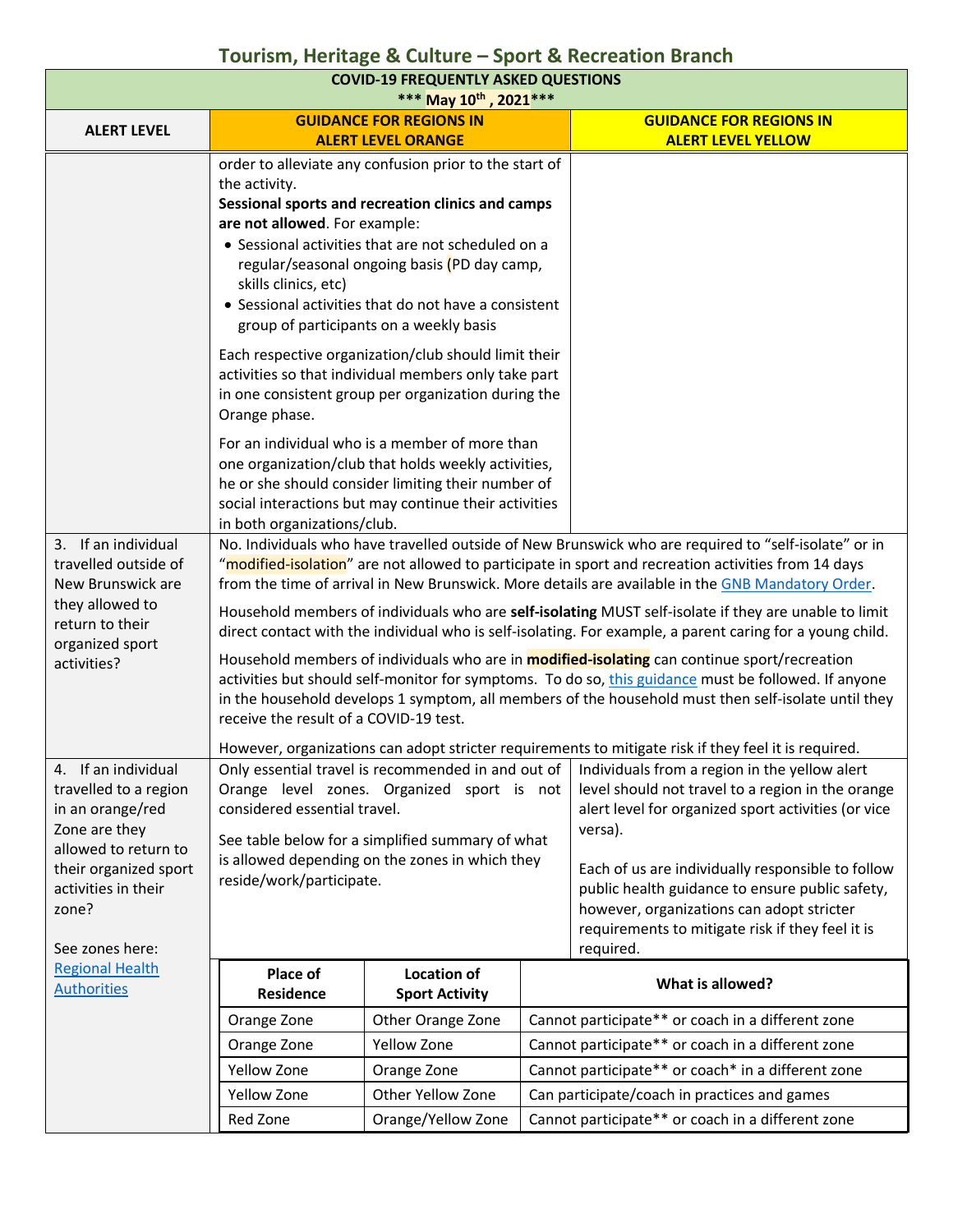| <b>COVID-19 FREQUENTLY ASKED QUESTIONS</b><br>*** May 10th, 2021 ***                                                                                                 |                                                                                                                                                                                                                                                                                                                                                                                                                                                                                                                                                                                                                                                                                                                                                                                                                                                                                                                                                                                                             |                                                             |  |
|----------------------------------------------------------------------------------------------------------------------------------------------------------------------|-------------------------------------------------------------------------------------------------------------------------------------------------------------------------------------------------------------------------------------------------------------------------------------------------------------------------------------------------------------------------------------------------------------------------------------------------------------------------------------------------------------------------------------------------------------------------------------------------------------------------------------------------------------------------------------------------------------------------------------------------------------------------------------------------------------------------------------------------------------------------------------------------------------------------------------------------------------------------------------------------------------|-------------------------------------------------------------|--|
| <b>ALERT LEVEL</b>                                                                                                                                                   | <b>GUIDANCE FOR REGIONS IN</b><br><b>ALERT LEVEL ORANGE</b>                                                                                                                                                                                                                                                                                                                                                                                                                                                                                                                                                                                                                                                                                                                                                                                                                                                                                                                                                 | <b>GUIDANCE FOR REGIONS IN</b><br><b>ALERT LEVEL YELLOW</b> |  |
|                                                                                                                                                                      | Note: A participant or coach who travels to a red (or lockdown) zone regardless of the reason<br>cannot participate in the activities in their residential zone (yellow or orange) for 14 days or until<br>there is a lessening of restrictions in the zone of travel.<br>*a coach who resides in a yellow zone but must travel to an orange zone for work is allowed to<br>continue coaching in the same zone in which they reside for practices only (no games).<br>** An exemption is for students who commute daily within the province to school in a different public<br>health zone. New Brunswick students who commute daily for school within the province can<br>participate in activities in their school region, but they must follow the guidance for the color phase in<br>which they reside.                                                                                                                                                                                                 |                                                             |  |
| 5. If a child travels<br>outside of New<br><b>Brunswick for</b><br>custodial agreements,<br>is he/she allowed to<br>participate in<br>organized sport<br>activities? | Inter-Provincial travel for custodial agreements:<br>Although it is still under evaluation, at this time guidance is that asymptomatic children subject to<br>cross-border custody arrangements, who have traveled into New Brunswick from another Canadian<br>province or territory are exempt from the requirement to quarantine and must monitor for symptoms<br>for 14 days. They may participate in sport activities. Parents in such situations are asked to take<br>special care that their children do not contact others outside their households. Each of us are<br>individually responsible to follow public health guidance to ensure public safety, however,<br>organizations can adopt stricter requirements to mitigate risk if they feel it is required. Note: the<br>parent who resides outside of New Brunswick is required to self-isolate for 14 days if he/she decides<br>to come visit their child in NB. That parent is not permitted to attend any of the child's activities in NB. |                                                             |  |
| 6. What do I do if I<br>find out a facility we<br>were in or a team we<br>played against had a<br>positive case?                                                     | Public Health will advise anyone who has been exposed to someone diagnosed with COVID-19 and<br>identify any control measures that are required to be put in place. Regional public health will lead the<br>process of tracing the identity of other persons that may have been exposed. Advice to anyone that<br>may have been in the same proximity of another patron who is diagnosed with COVID-19 would be to<br>self-monitor unless Public Health requires them to self-isolate. As always, organizations can adopt<br>stricter requirements if they feel it is required.                                                                                                                                                                                                                                                                                                                                                                                                                             |                                                             |  |
| 7. What facilities<br>and outdoor venues<br>are allowed to open?                                                                                                     | Outdoor recreational activities are allowed,<br>including campgrounds, ATV or snowmobile trails.<br>Gym, fitness facilities, yoga studios, sport fields,<br>etc. may operate under a COVID-19 operational<br>plan with additional public health measures,<br>including:<br>• Two metres of physical distancing, with masks, in<br>low-intensity fitness classes such as yoga, tai chi,<br>and stretching; three meters of physical<br>distancing of high-intensity activities such as<br>spin, aerobics and boot camp.<br>• Active screening and record keeping of patrons<br>when applicable<br>• Locker rooms/commons areas may open if<br>monitored (see question #19)                                                                                                                                                                                                                                                                                                                                   | All facilities and outdoor venues are allowed to<br>open.   |  |
| 8. Is there guidance<br>available for the<br>operation of public<br>spaces?                                                                                          | The guidance for public spaces such as playgrounds, fields and trails for unorganized leisure activities<br>is that individuals are using these at their own risk. Screening and collections of names is not required<br>however signage with public health measures should be visible and owners of the venues are still<br>responsible to mitigate risks of gatherings and are expected to have an operational plan for these<br>spaces.<br>Should an organization rent the public space, an operational plan is required and they must follow the<br>same guidance described in this document for organized sport.                                                                                                                                                                                                                                                                                                                                                                                       |                                                             |  |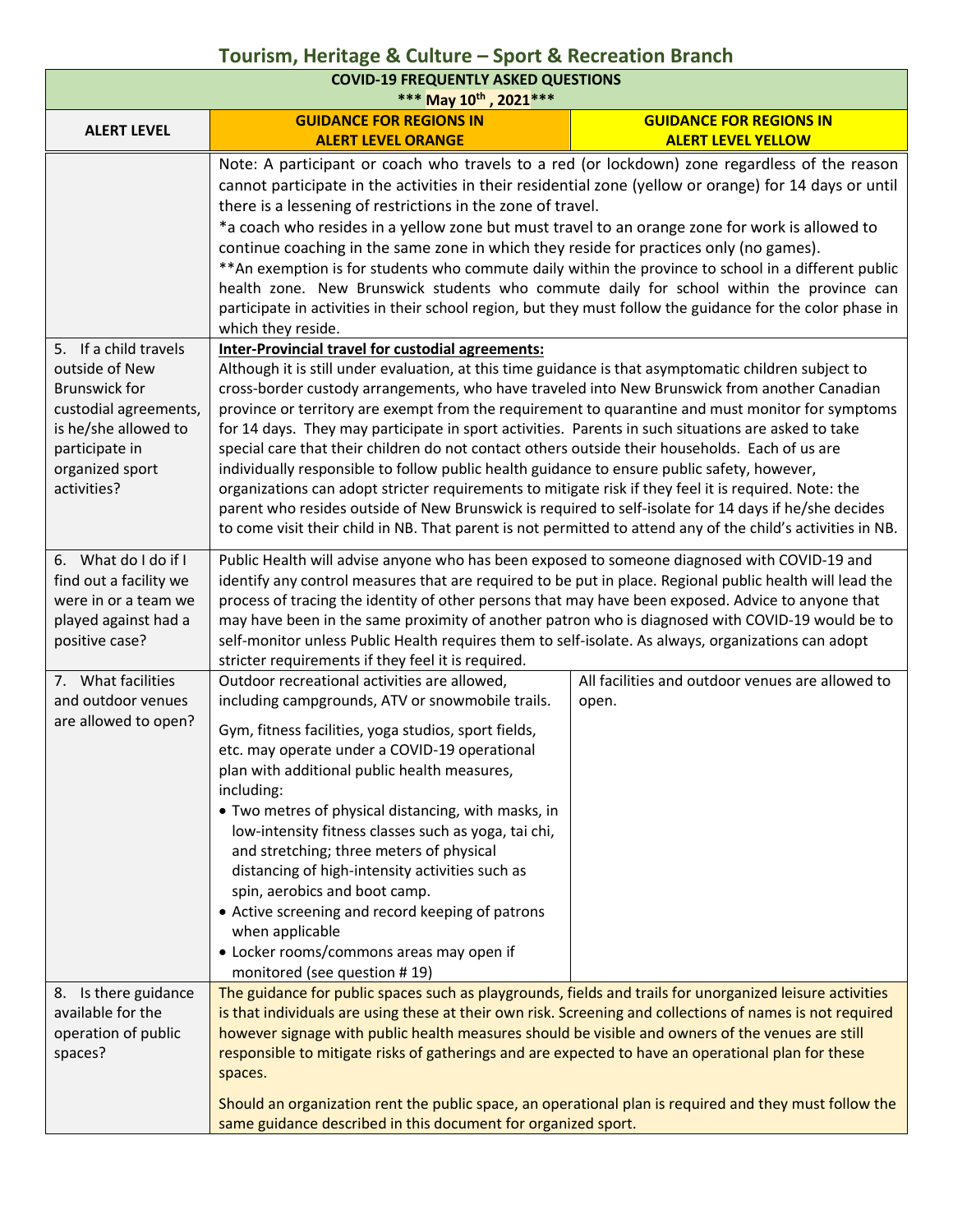| <b>COVID-19 FREQUENTLY ASKED QUESTIONS</b><br>*** May 10th, 2021 ***                        |                                                                                                                                                                                                                                                                                                                                                                                                                                                                                                                                                                                                       |                                                                                                                                                                                                                                                                                                                                                                                                                                                                                                                                                                                                                                                                                                                                                                                                                                                                                                                                                                                                                                                                                                                                                                                                                                                                                                                                                                                                                                                                                                                                                                                                                          |  |
|---------------------------------------------------------------------------------------------|-------------------------------------------------------------------------------------------------------------------------------------------------------------------------------------------------------------------------------------------------------------------------------------------------------------------------------------------------------------------------------------------------------------------------------------------------------------------------------------------------------------------------------------------------------------------------------------------------------|--------------------------------------------------------------------------------------------------------------------------------------------------------------------------------------------------------------------------------------------------------------------------------------------------------------------------------------------------------------------------------------------------------------------------------------------------------------------------------------------------------------------------------------------------------------------------------------------------------------------------------------------------------------------------------------------------------------------------------------------------------------------------------------------------------------------------------------------------------------------------------------------------------------------------------------------------------------------------------------------------------------------------------------------------------------------------------------------------------------------------------------------------------------------------------------------------------------------------------------------------------------------------------------------------------------------------------------------------------------------------------------------------------------------------------------------------------------------------------------------------------------------------------------------------------------------------------------------------------------------------|--|
| <b>ALERT LEVEL</b>                                                                          | <b>GUIDANCE FOR REGIONS IN</b>                                                                                                                                                                                                                                                                                                                                                                                                                                                                                                                                                                        | <b>GUIDANCE FOR REGIONS IN</b>                                                                                                                                                                                                                                                                                                                                                                                                                                                                                                                                                                                                                                                                                                                                                                                                                                                                                                                                                                                                                                                                                                                                                                                                                                                                                                                                                                                                                                                                                                                                                                                           |  |
|                                                                                             | <b>ALERT LEVEL ORANGE</b><br>Informal gatherings (inside or out) are permitted<br>only with your household and Steady10<br>Formal outdoor gatherings with physical distancing<br>of 50 people or fewer are permitted with an<br>operational plan.                                                                                                                                                                                                                                                                                                                                                     | <b>ALERT LEVEL YELLOW</b><br>As per the mandatory order Section 4, outdoor<br>gatherings formal and informal, of more than<br>50 persons are prohibited, and owners and<br>occupiers of land must take all reasonable steps<br>to prevent them.                                                                                                                                                                                                                                                                                                                                                                                                                                                                                                                                                                                                                                                                                                                                                                                                                                                                                                                                                                                                                                                                                                                                                                                                                                                                                                                                                                          |  |
| 9. How many<br>participants or<br>spectators are<br>allowed in indoor or<br>outdoor venues? | Occupancy of any indoor facility is set at 50 people<br>or fewer depending upon the size of the venue and<br>the ability to ensure two metres of physical<br>distancing and record keeping.<br>In addition, a single team is defined as a group<br>having no physical interaction with another group.<br>For example, if the space allows for it, two teams<br>can be on the same playing surface for their<br>practice as long as they do not interact with each<br>other. The size of the group should be determined<br>based on the ability to maintain 2m physical<br>distancing during practice. | <b>Indoor venues:</b><br>As per the Mandatory Order Section 3,<br>occupiers of venues that host a formal event<br>must take all reasonable steps to ensure<br>adequate screening and distancing occurs and<br>must ensure that occupancy limit does not<br>exceed 50% capacity including participants,<br>spectators, staff.<br><b>Outdoor venues:</b><br>The Mandatory Order currently requires that all<br>outdoor gatherings both formal and informal<br>be limited to a maximum of 50 persons. The<br>limit of 50 people applies to spectators only<br>and does not include the participants or staff<br>that are directly involved in the activity (eg.<br>field of play). Capacity limits for the<br>activity/field of play should be determined<br>based on the ability to maintain 2m physical<br>distancing all while taking into consideration<br>the physical movement necessary for their<br>activity.<br>The operational plan of both the venue<br>operator and the organization should address<br>the responsibilities of each party as it pertains<br>to spectators and participants including<br>screening, collection of names, etc.<br>Organized sport is also limited by the number<br>of participants allowed for competitions. For<br>more details refer to Question 23.<br>For special events that are not part of regular<br>operations such as festivals, parades, etc. refer<br>to the Risk Mitigation for Festivals and Events<br>guidance document. But be mindful that<br>capacity limits identified in the Mandatory<br>Order supersede the limits identified in that<br>guidance document. |  |
|                                                                                             | There could be a wide range of layouts of multipurpose facilities. Each would have to be assessed on<br>its own individual basis. If the the event is hosted at a multi-surface facility or in an area large                                                                                                                                                                                                                                                                                                                                                                                          |                                                                                                                                                                                                                                                                                                                                                                                                                                                                                                                                                                                                                                                                                                                                                                                                                                                                                                                                                                                                                                                                                                                                                                                                                                                                                                                                                                                                                                                                                                                                                                                                                          |  |

**enough to denote separate areas and there are controls in place to limit interactions between both groups each space could be considered independently from the other.**  Where facilities (indoor or outdoor) have more than 1 space per entrance/exit, a staggered schedule

is required to limit the amount of patrons entering/exiting at one time.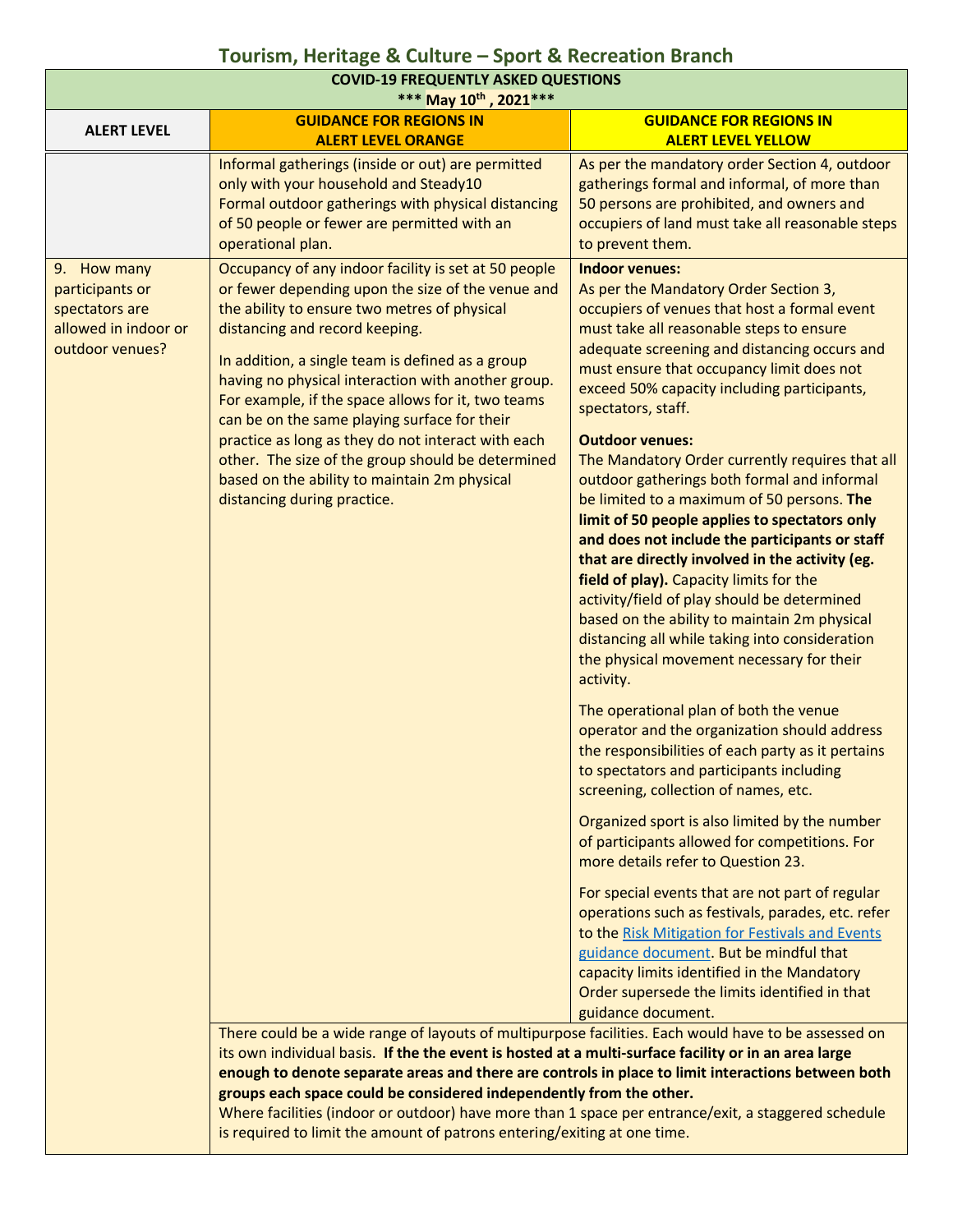| <b>COVID-19 FREQUENTLY ASKED QUESTIONS</b><br>*** May 10th, 2021 ***                                                |                                                                                                                                                                                                                                                                                                                                                                                                                                                                                                                                                                                                                                                                                                                                                                                                                                                                                                                                                                 |                                                                                                                                                                                                                                                                                                                                                                                                                                                                                                                                                                                                                                                                                                                                                                                                                                                                                                                                                                                                                                                                                                                                                                                                         |  |
|---------------------------------------------------------------------------------------------------------------------|-----------------------------------------------------------------------------------------------------------------------------------------------------------------------------------------------------------------------------------------------------------------------------------------------------------------------------------------------------------------------------------------------------------------------------------------------------------------------------------------------------------------------------------------------------------------------------------------------------------------------------------------------------------------------------------------------------------------------------------------------------------------------------------------------------------------------------------------------------------------------------------------------------------------------------------------------------------------|---------------------------------------------------------------------------------------------------------------------------------------------------------------------------------------------------------------------------------------------------------------------------------------------------------------------------------------------------------------------------------------------------------------------------------------------------------------------------------------------------------------------------------------------------------------------------------------------------------------------------------------------------------------------------------------------------------------------------------------------------------------------------------------------------------------------------------------------------------------------------------------------------------------------------------------------------------------------------------------------------------------------------------------------------------------------------------------------------------------------------------------------------------------------------------------------------------|--|
|                                                                                                                     | <b>GUIDANCE FOR REGIONS IN</b>                                                                                                                                                                                                                                                                                                                                                                                                                                                                                                                                                                                                                                                                                                                                                                                                                                                                                                                                  | <b>GUIDANCE FOR REGIONS IN</b>                                                                                                                                                                                                                                                                                                                                                                                                                                                                                                                                                                                                                                                                                                                                                                                                                                                                                                                                                                                                                                                                                                                                                                          |  |
| <b>ALERT LEVEL</b>                                                                                                  | <b>ALERT LEVEL ORANGE</b>                                                                                                                                                                                                                                                                                                                                                                                                                                                                                                                                                                                                                                                                                                                                                                                                                                                                                                                                       | <b>ALERT LEVEL YELLOW</b>                                                                                                                                                                                                                                                                                                                                                                                                                                                                                                                                                                                                                                                                                                                                                                                                                                                                                                                                                                                                                                                                                                                                                                               |  |
| 10. Are organizations<br>required to collect<br>information on the<br>participants and<br>spectators?               | Yes. The current mandatory order requires that organizations maintain a record of the names and<br>contact information of all persons who attend and must make those records available to Public Health<br>Inspectors upon request.<br>For more guidance: Collection of names and contact information                                                                                                                                                                                                                                                                                                                                                                                                                                                                                                                                                                                                                                                           |                                                                                                                                                                                                                                                                                                                                                                                                                                                                                                                                                                                                                                                                                                                                                                                                                                                                                                                                                                                                                                                                                                                                                                                                         |  |
| 11. What type of<br>screening is required<br>for our activities?                                                    | Active screening is required for organized sport<br>and recreation activities and for patrons of indoor<br>venues such as gyms, fitness centres, yoga studios<br>and dance studios. Active screening must be<br>conducted by a designated individual who asks<br>the screening questions and requires a response.<br>An electronic active screening system that<br>prompts the person to respond and documents<br>the response is permitted.<br>In addition, the volunteer must request all patrons<br>to sanitize their hands upon entrance to the<br>premises.                                                                                                                                                                                                                                                                                                                                                                                                | A modified approach to Active Screening is now<br>required for Organized Sport activities which<br>includes:<br>. Passive screening using the screening<br>questionnaire must be conducted at home prior<br>to leaving for the activity.<br>• For activities involving youth, upon arrival at<br>the activity, a volunteer must conduct an<br>additional check by asking the child if the<br>passive screening took place prior to coming to<br>the activity and asking them if they are<br>experiencing any symptoms of COVID-19. If it<br>did not, the volunteer must conduct the<br>screening with the child (parent) prior to their<br>entrance.<br>. In addition, the volunteer must request all<br>patrons to sanitize their hands upon entrance<br>to the premises.<br>Note that screening may be done using an<br>electronic system (eg. Teamsnap) provided the<br>participant is prompted to respond to the                                                                                                                                                                                                                                                                                    |  |
|                                                                                                                     |                                                                                                                                                                                                                                                                                                                                                                                                                                                                                                                                                                                                                                                                                                                                                                                                                                                                                                                                                                 | questions and the system records the answers.                                                                                                                                                                                                                                                                                                                                                                                                                                                                                                                                                                                                                                                                                                                                                                                                                                                                                                                                                                                                                                                                                                                                                           |  |
| $12.$ Is my<br>organization required<br>to maintain 2m<br>physical distancing<br>measures during its<br>activities? | Organizations must take measures to best ensure<br>physical contact is restricted while strict physical<br>distancing and mask use is required at all times off<br>the field of play. Team benches should not be used<br>unless they maintain 2m physical distancing.<br>For close-contact sports (e.g., pairs dance, combat<br>sports) and/or sports that take place in small<br>spaces with poor ventilation (Squash, Racquetball),<br>additional precautions are required to mitigate<br>risk. Close-contact sports may continue to<br>engage in the sport by assigning up to a<br>maximum of 2 individuals to a group that is not<br>interchangeable provided that additional risk<br>mitigation measures be added including but not<br>limited to conducting active screening and<br>requiring participants to provide informed<br>consent and commitment to respect<br>preventative measures during sports activities as<br>well as in their daily lives. | All reasonable attempts shall be made to<br>respect physical distancing measures except<br>brief contact on the field of play. This applies<br>to all activity taking place during practices and<br>competition. For close-contact sports (e.g.,<br>pairs dance, combat sports) and/or sports that<br>take place in small spaces with poor ventilation<br>(Squash, Racquetball), additional precautions<br>are required to mitigate risk. Organizers may<br>continue to offer the sport by assigning up to a<br>maximum of 4 individuals to a group that is not<br>interchangeable provided that additional risk<br>mitigation measures be added including but not<br>limited to conducting active screening and<br>requiring participants to provide informed<br>consent and commitment to respect<br>preventative measures during sports activities<br>as well as in their daily lives. The following sport<br>specific guidance must also be applied: where<br>the sport occurs in pairs, keep them consistent<br>as much as possible within the group of 4, focus<br>training sessions on brief contact as much as<br>possible; keep the duration of the activity/<br>bouts/ sparring to a minimum. |  |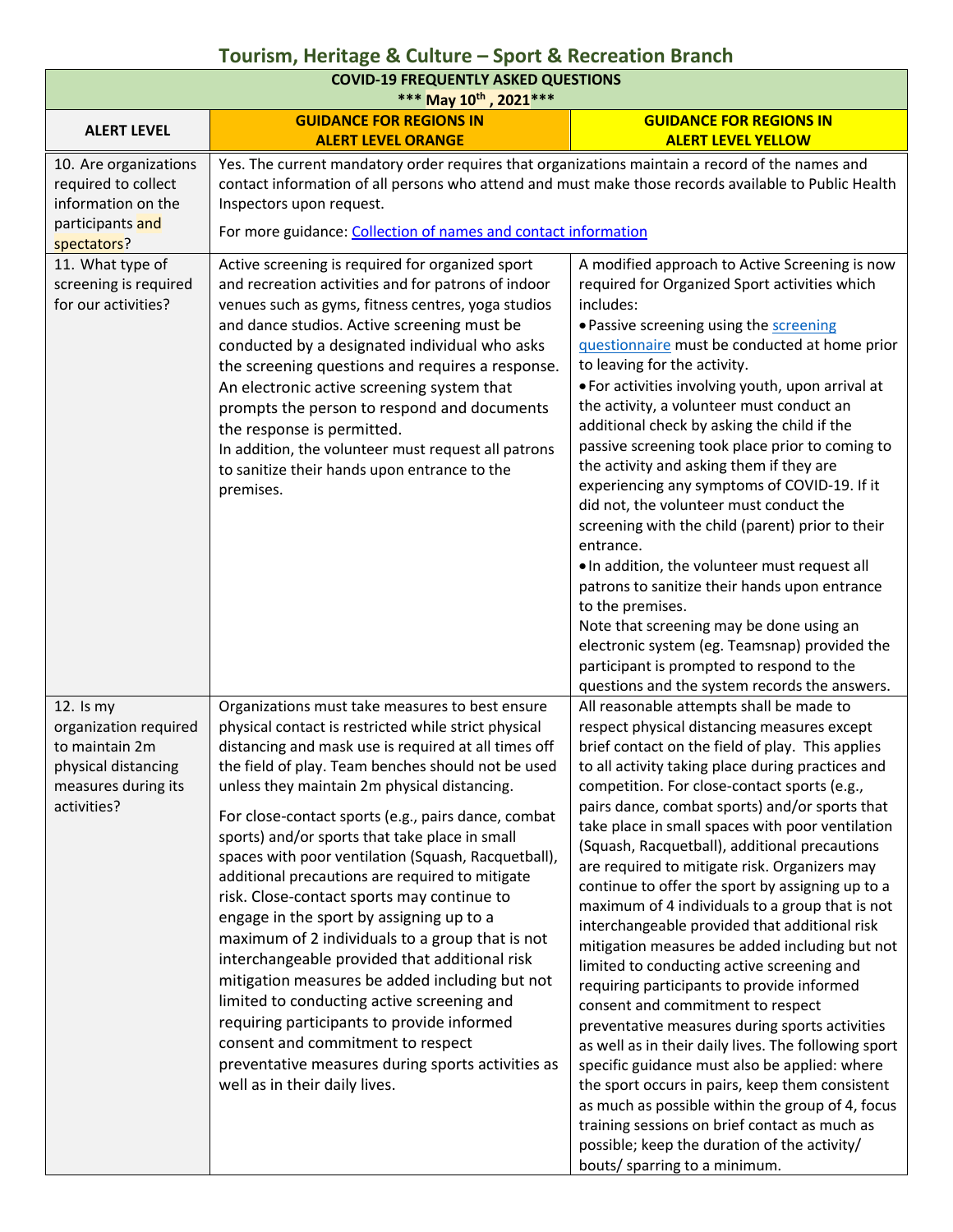| <b>COVID-19 FREQUENTLY ASKED QUESTIONS</b><br>*** May 10th, 2021 ***                                                                          |                                                                                                                                                                                                                                                                                                                                                                                                                                                                                                                                                                                                                                       |                                                                                                                                                                                                                                                                                                                                                                                                                                                                                                                                                                                                                                                                                                                                                                                                                                                                                       |  |
|-----------------------------------------------------------------------------------------------------------------------------------------------|---------------------------------------------------------------------------------------------------------------------------------------------------------------------------------------------------------------------------------------------------------------------------------------------------------------------------------------------------------------------------------------------------------------------------------------------------------------------------------------------------------------------------------------------------------------------------------------------------------------------------------------|---------------------------------------------------------------------------------------------------------------------------------------------------------------------------------------------------------------------------------------------------------------------------------------------------------------------------------------------------------------------------------------------------------------------------------------------------------------------------------------------------------------------------------------------------------------------------------------------------------------------------------------------------------------------------------------------------------------------------------------------------------------------------------------------------------------------------------------------------------------------------------------|--|
| <b>ALERT LEVEL</b>                                                                                                                            | <b>GUIDANCE FOR REGIONS IN</b><br><b>GUIDANCE FOR REGIONS IN</b><br><b>ALERT LEVEL YELLOW</b><br><b>ALERT LEVEL ORANGE</b>                                                                                                                                                                                                                                                                                                                                                                                                                                                                                                            |                                                                                                                                                                                                                                                                                                                                                                                                                                                                                                                                                                                                                                                                                                                                                                                                                                                                                       |  |
|                                                                                                                                               | Other important considerations include: no team cheers, no team huddles, players must have<br>their own water bottle and those bottles must be clearly identified. A layered approach to risk<br>mitigation that combines effective modifications for physical distancing; mask use; enhanced<br>cleaning and disinfection of high-touch surface areas; screening; staying home when sick or<br>required to self-isolate and good hand and respiratory hygiene is required. Physical distancing is<br>required at all times before and between practices and games, arrivals/ departures,<br>changerooms, and travel to the activity. |                                                                                                                                                                                                                                                                                                                                                                                                                                                                                                                                                                                                                                                                                                                                                                                                                                                                                       |  |
| 13. Is my<br>organization allowed<br>to group participants<br>in "bubbles" where<br>they wouldn't need<br>to maintain physical<br>distancing? | "Bubbles" without physical distancing are not permitted for sports. This is based on public health<br>evidence (current and emerging) associated with transmission of COVID-19 and the risk mitigation<br>measures to protect community and sport-participant health.<br>For close-contact sports (e.g., pairs dance, combat sports), additional precautions are required to<br>mitigate risk (see Question 13)                                                                                                                                                                                                                       |                                                                                                                                                                                                                                                                                                                                                                                                                                                                                                                                                                                                                                                                                                                                                                                                                                                                                       |  |
| 14. Is my<br>organization allowed<br>to have day camps?                                                                                       | Sesssional sport clinics/camps that host<br>children/participants who are not together on a<br>seasonal/weekly basis are not allowed. Exemptions<br>for the formation of new groups only apply to<br>schools and licensed daycare providers.                                                                                                                                                                                                                                                                                                                                                                                          | Guidance for summer camp operations:<br>https://www2.gnb.ca/content/dam/gnb/Dep<br>artments/eco-bce/Promo/covid-<br>19/operation-camps.pdf<br>FAQ:<br>https://www2.gnb.ca/content/dam/gnb/Dep<br>artments/eco-bce/Promo/covid-19/FAQ-<br>Summer-Camps.pdf                                                                                                                                                                                                                                                                                                                                                                                                                                                                                                                                                                                                                             |  |
| 15. What are the<br>physical distancing<br>and mask<br>requirements for<br>indoor and outdoor<br>venues?                                      | Wearing face masks is mandatory in public spaces,<br>both indoors and outdoors. Outdoor public spaces<br>include parks, playgrounds, markets, festival sites,<br>dog parks, and walking trails. A mask is not<br>required while walking, jogging, cycling, etc. with<br>people in the same bubble, where they are unlikely<br>to encounter people, or risk coming within two<br>metres of, people from outside their bubble.<br>Spectators must wear masks at all times.                                                                                                                                                              | Community face masks must be worn in public<br>spaces (including retail businesses, malls,<br>service centres, public transport, etc.) and at<br>unofficial indoor gatherings in NB. However,<br>community face masks are not a substitute for<br>physical distancing. 2m distancing is required by<br>anyone not in a steady 15 even when masked.<br>Spectators must wear masks that covers their<br>mouth and nose at all times indoor except<br>when they are eating or drinking while seated<br>in areas that meet physical distancing of 2m<br>and/or physical barrier requirements. For<br>outdoor venues, masks are not required where<br>2m physical distancing is maintained however<br>venue operators and organizers must consider<br>people's movement and the potential for<br>congested areas (parking lots, entrances/exits,<br>etc) where masks would be recommended. |  |
|                                                                                                                                               | For Sport:<br>While masks are not required by individuals while<br>participating in high-intensity organized sport, they<br>must be worn indoors or outdoors at all other<br>times, including between practices. For low-<br>intensity activities where mask use is tolerable and                                                                                                                                                                                                                                                                                                                                                     | For Sport: While masks are not required by<br>individuals while participating in an organized<br>sport, they must be worn indoors at all other<br>times, including between practices and games,<br>etc. If some sports are able to incorporate<br>wearing a mask into play, this will be                                                                                                                                                                                                                                                                                                                                                                                                                                                                                                                                                                                              |  |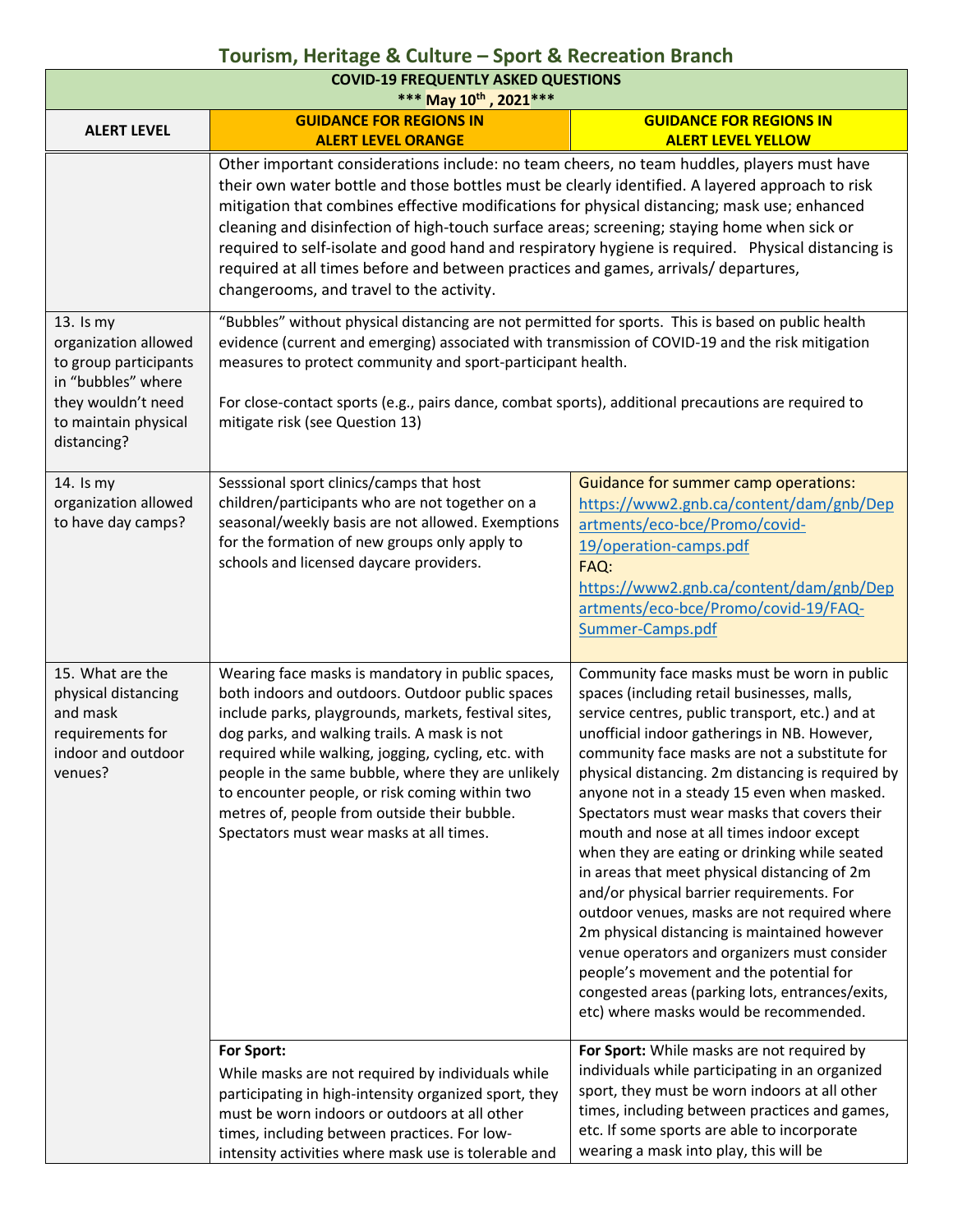| <b>COVID-19 FREQUENTLY ASKED QUESTIONS</b><br>*** May 10th, 2021 *** |                                                                                                                                                                                                                                                                                                                                                                                                                                                                                                                                                                                                                                                                                                                                                                                                                                                                                                                                                     |                                                                                                                                                                                                                                                                                                                                                                                                                                                                                                                                                                                                                                                                                                                                                                                      |  |
|----------------------------------------------------------------------|-----------------------------------------------------------------------------------------------------------------------------------------------------------------------------------------------------------------------------------------------------------------------------------------------------------------------------------------------------------------------------------------------------------------------------------------------------------------------------------------------------------------------------------------------------------------------------------------------------------------------------------------------------------------------------------------------------------------------------------------------------------------------------------------------------------------------------------------------------------------------------------------------------------------------------------------------------|--------------------------------------------------------------------------------------------------------------------------------------------------------------------------------------------------------------------------------------------------------------------------------------------------------------------------------------------------------------------------------------------------------------------------------------------------------------------------------------------------------------------------------------------------------------------------------------------------------------------------------------------------------------------------------------------------------------------------------------------------------------------------------------|--|
| <b>ALERT LEVEL</b>                                                   | <b>GUIDANCE FOR REGIONS IN</b>                                                                                                                                                                                                                                                                                                                                                                                                                                                                                                                                                                                                                                                                                                                                                                                                                                                                                                                      | <b>GUIDANCE FOR REGIONS IN</b>                                                                                                                                                                                                                                                                                                                                                                                                                                                                                                                                                                                                                                                                                                                                                       |  |
|                                                                      | <b>ALERT LEVEL ORANGE</b><br>practical, masks are encouraged. Team benches<br>should not be used unless they maintain 2m<br>physical distancing.                                                                                                                                                                                                                                                                                                                                                                                                                                                                                                                                                                                                                                                                                                                                                                                                    | <b>ALERT LEVEL YELLOW</b><br>encouraged. Participants are not required to<br>wear masks while on the team bench during<br>game play, but if feasible, this should be<br>enabled. Where team benches cannot be<br>adapted to allow for physical distancing (e.g.<br>arenas), teams should be aware that this poses<br>increased risk for participants and should act to<br>limit the duration of player interaction by<br>having smaller rosters where possible and/or<br>employing frequent substitutions Any<br>participant not in frequent substitution should<br>wear a mask. (eg. coaches, 2 <sup>nd</sup> goalie, etc).<br>Masks are required in dressing rooms,<br>combined with 2 metre minimum physical<br>distancing between individuals who are not<br>from the same team. |  |
|                                                                      | For fitness facilities and outdoor activities:<br>In addition to the 2-metre physical distancing<br>requirement, masks are required in low-intensity<br>activities such as yoga, tai chi, and stretching. For<br>high-intensity activities where masks may not be<br>practical or tolerable (eg. treadmill, spin, aerobics,<br>boot camp), a mask is encouraged but not required<br>and 3-metre physical distancing is required. Masks<br>are required in locker rooms, combined with 2<br>metre minimum physical distancing between<br>individuals.                                                                                                                                                                                                                                                                                                                                                                                                | For fitness facilities: While masks are not<br>required while participating in an indoor fitness<br>activity that requires exertion they must be<br>worn at all other times, including walking from<br>one station to another where there is higher<br>likelihood of coming in contact with another<br>patron. If wearing a mask is possible for some<br>fitness activities, this will be encouraged. Masks<br>are required in dressing rooms, combined with<br>2 metre minimum physical distancing between<br>individuals.                                                                                                                                                                                                                                                          |  |
|                                                                      | For offices: Employees are required to wear a mask in all common areas of a public building or<br>office; such as lobbies, staircases, hallways, washrooms, and elevators, or otherwise when<br>interacting with the public. In the workplace of a public building (e.g., workstations, office,<br>cubicle), employees are not required to wear a mask if they are able to work 2 metres of each<br>other and where they are not interacting with members of the public (patrons, customers,<br>clients, general public). Review paragraph 15 of the Mandatory Order for detail.                                                                                                                                                                                                                                                                                                                                                                    |                                                                                                                                                                                                                                                                                                                                                                                                                                                                                                                                                                                                                                                                                                                                                                                      |  |
|                                                                      | For meeting spaces: For rental spaces in a public venue, the facility operators may want to<br>consider whether they can ensure that those renting the meeting room are following the mask<br>use guidelines and practicing physical distancing within the room. This would need to be detailed<br>in a COVID-19 operational plan. The same considerations noted above will also apply. If the<br>facility determined that the meeting spaces and office spaces were appropriate places for masks<br>to not be worn by specified users, they would want to clarify that masks would be required in all<br>other aspects of the venue. Masks would be worn up until and upon entry into the meeting room<br>or office space and would be reapplied once an individual got up to leave that space. Physical<br>distancing is required at all times, with or without masks.<br>For more information: Mandatory Masks - FAQ; Use of Community Face Mask |                                                                                                                                                                                                                                                                                                                                                                                                                                                                                                                                                                                                                                                                                                                                                                                      |  |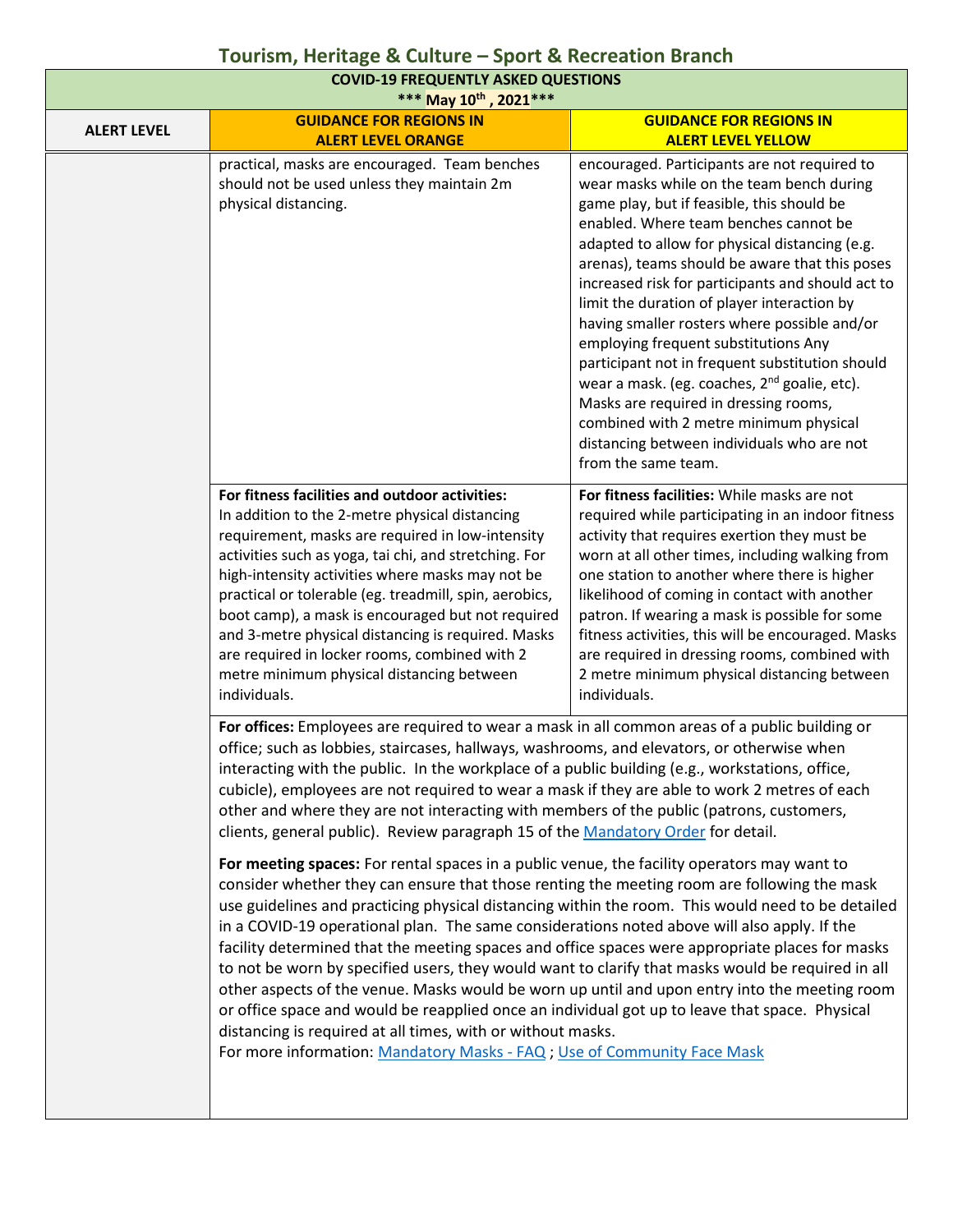| <b>COVID-19 FREQUENTLY ASKED QUESTIONS</b><br>*** May 10th, 2021 ***                                                       |                                                                                                                                                                                                                                                                                                                                                                                                                                                                                                                                                                                                                                                                                                                                                                                                                                                                                                                                                                                                                                                                                                                                                                                                                                                                                  |                                                                                                                                                                                                                                                                                                                                                                                                                                                                                                                                               |  |
|----------------------------------------------------------------------------------------------------------------------------|----------------------------------------------------------------------------------------------------------------------------------------------------------------------------------------------------------------------------------------------------------------------------------------------------------------------------------------------------------------------------------------------------------------------------------------------------------------------------------------------------------------------------------------------------------------------------------------------------------------------------------------------------------------------------------------------------------------------------------------------------------------------------------------------------------------------------------------------------------------------------------------------------------------------------------------------------------------------------------------------------------------------------------------------------------------------------------------------------------------------------------------------------------------------------------------------------------------------------------------------------------------------------------|-----------------------------------------------------------------------------------------------------------------------------------------------------------------------------------------------------------------------------------------------------------------------------------------------------------------------------------------------------------------------------------------------------------------------------------------------------------------------------------------------------------------------------------------------|--|
| <b>ALERT LEVEL</b>                                                                                                         | <b>GUIDANCE FOR REGIONS IN</b><br><b>GUIDANCE FOR REGIONS IN</b>                                                                                                                                                                                                                                                                                                                                                                                                                                                                                                                                                                                                                                                                                                                                                                                                                                                                                                                                                                                                                                                                                                                                                                                                                 |                                                                                                                                                                                                                                                                                                                                                                                                                                                                                                                                               |  |
| 16. Can face shields<br>be worn instead of a<br>face mask?                                                                 | <b>ALERT LEVEL ORANGE</b><br>A face shield may be used in addition to a face mask and may offer value in their added ability to<br>protect the eyes from potential exposure to COVID-19 contaminated respiratory particles, but when<br>worn alone, face shields are insufficient and do not replace, or substitute, face masks.                                                                                                                                                                                                                                                                                                                                                                                                                                                                                                                                                                                                                                                                                                                                                                                                                                                                                                                                                 | <b>ALERT LEVEL YELLOW</b>                                                                                                                                                                                                                                                                                                                                                                                                                                                                                                                     |  |
| 17. If my activity<br>can't be done with<br>physical distancing<br>measures, can the<br>participants just wear<br>masks?   | In some activities, wearing a non-medical mask (NMM) may not be practical or tolerable, e.g., when<br>playing active sports there might be a risk of poor oxygenation, easily soiled/moistened due to<br>sweating/heavy breathing, or risk from injury if the mask is caught on equipment. Also, for NMMs to<br>be of benefit, they need to be worn correctly. Failing to do so may present a risk rather than a benefit.<br>For sports where a face shield can be used (e.g. hockey), a face shield may be considered.<br>Anyone who is in a public area, where physical distancing of two metres cannot be maintained, should<br>wear a face covering that covers their nose and mouth unless they are a child under the age of two or<br>if they cannot wear one for medical reasons. For sport and recreation facilities, general guidance<br>would be for patrons to wear them during low-intensity fitness activities where practical and tolerable<br>as well as at all times while not conducting the activity (e.g. entrance/exits and spectators)                                                                                                                                                                                                                      |                                                                                                                                                                                                                                                                                                                                                                                                                                                                                                                                               |  |
| 18. Is there guidance<br>available for facility<br>owners on the use of<br>locker/change<br>rooms?                         | Proprietors and managers must either prevent<br>patron access to locker rooms or similar common<br>areas or monitor such rooms or areas continuously<br>to ensure compliance of all guidelines which must<br>be addressed in the operational plan.<br>Although it is safer to avoid change/locker rooms,<br>it is understood that they are necessary in some<br>situations. When change/locker rooms must be<br>used, 2 meters physical distancing and masking is<br>required. Individuals should be mindful of personal<br>safety and follow public health guidelines to arrive<br>at the facility dressed for practice/training.                                                                                                                                                                                                                                                                                                                                                                                                                                                                                                                                                                                                                                               | For the use of locker/change rooms, a 2 metre<br>distance must be maintained with continuous<br>mask use and occupancy should be addressed<br>by taking into consideration that in any<br>enclosed, indoor space with unknown or poor<br>ventilation quality, risk of transmission may be<br>heightened. Additional considerations could<br>include staggered scheduling, opening<br>additional rooms for change room usage,<br>changing at home as much as possible, wearing<br>face masks for an added layer of transmission<br>protection. |  |
| 19. Is there guidance<br>available for facility<br>owners on the use of<br>showers?                                        | Showers must be closed.                                                                                                                                                                                                                                                                                                                                                                                                                                                                                                                                                                                                                                                                                                                                                                                                                                                                                                                                                                                                                                                                                                                                                                                                                                                          | Although there is no specific guidance related<br>to shower usage, it is believed that higher-<br>humidity conditions increase droplet formation<br>and dispersion. Greater cleaning and<br>disinfection is advised within these settings.<br>Additional considerations could include limiting<br>the use of communal showers to only one<br>patron at a time and limiting the use of showers<br>to user groups that require them.                                                                                                            |  |
| 20. Is there additional<br>guidance for<br>sport/recreation<br>facilities for the<br>consumption of food<br>and beverages? | An establishment that serves food and beverages, canteens in community facilities (e.g. community<br>halls, arenas) must comply with all directives and guidelines from WorkSafeNB and the Chief Medical<br>Officer of Health including ensuring patrons maintain 2m physical distancing and record keeping of<br>patrons is required. Masks may only be removed briefly when seated at 2m distance from others for<br>the purpose of consuming a food or beverage. When not in the act of eating or drinking, masks must<br>be worn. In addition, operators must ensure patrons are seated at all times except to enter, exit or to<br>the washroom. Patrons cannot walk around while consuming food/beverage.<br>Food and drinks may not be consumed on the field of play (eg. darts, billards, bowling, etc)<br>For further guidance for organizers who wish to run canteens but do not have food licenses, an<br>operational plan would be needed and include the following:<br>• food should be prepackaged items as opposed to food that requires preparation and handling<br>• food would need to be eaten in a designated seating area where masks can be removed, i.e. not on<br>the field of play or stand and eat. People can be encouraged to eat in their vehicles. |                                                                                                                                                                                                                                                                                                                                                                                                                                                                                                                                               |  |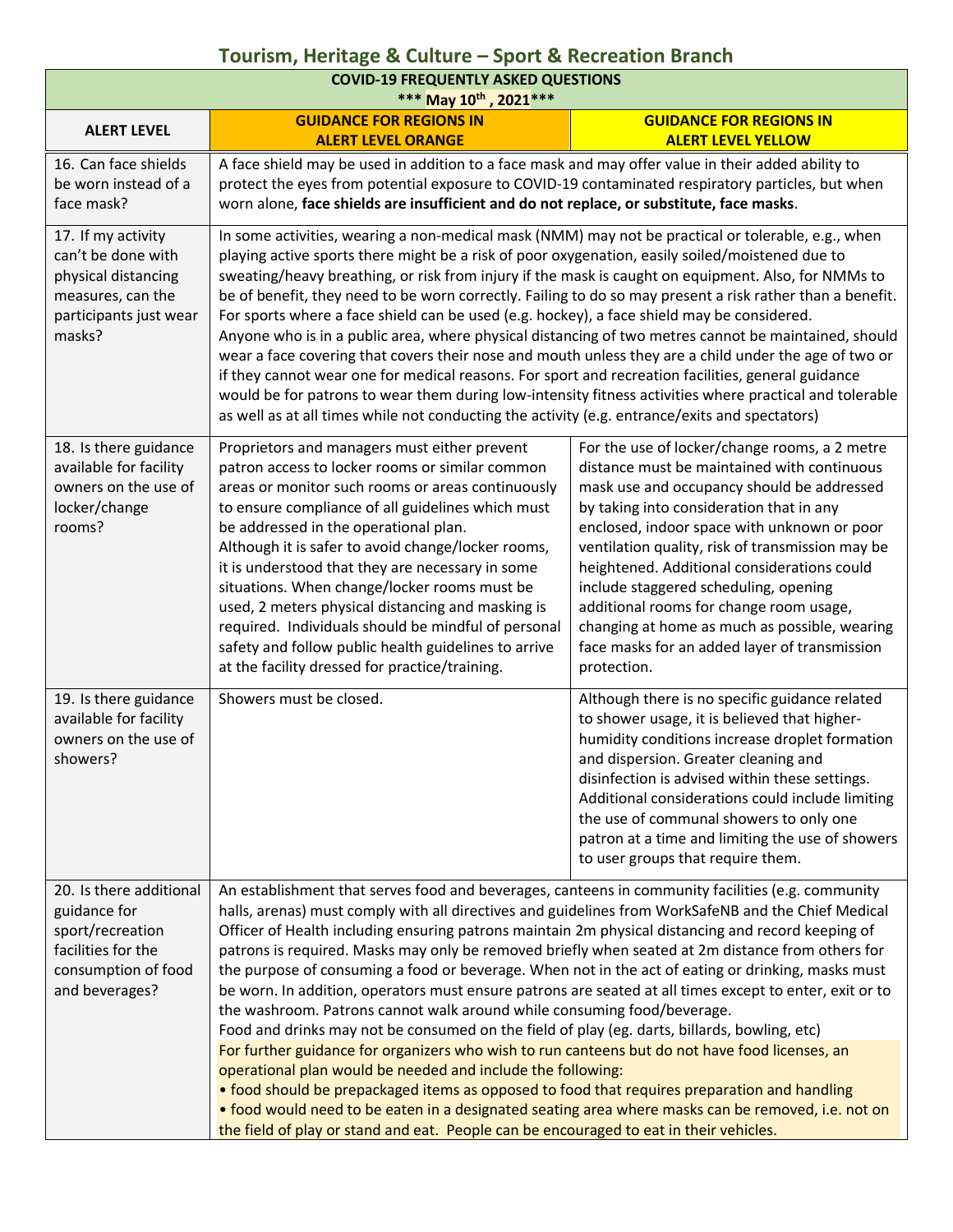| <b>COVID-19 FREQUENTLY ASKED QUESTIONS</b><br>*** May 10th, 2021 ***                     |                                                                                                                                                                                                                                                                                                                                                                                                                                                                                                                                                      |                                                                                                                                                                                                                                                                                                                                                                                                                                                                                                                                                                                                                                                                                                                                                                                                                                                       |  |
|------------------------------------------------------------------------------------------|------------------------------------------------------------------------------------------------------------------------------------------------------------------------------------------------------------------------------------------------------------------------------------------------------------------------------------------------------------------------------------------------------------------------------------------------------------------------------------------------------------------------------------------------------|-------------------------------------------------------------------------------------------------------------------------------------------------------------------------------------------------------------------------------------------------------------------------------------------------------------------------------------------------------------------------------------------------------------------------------------------------------------------------------------------------------------------------------------------------------------------------------------------------------------------------------------------------------------------------------------------------------------------------------------------------------------------------------------------------------------------------------------------------------|--|
| <b>ALERT LEVEL</b>                                                                       | <b>GUIDANCE FOR REGIONS IN</b>                                                                                                                                                                                                                                                                                                                                                                                                                                                                                                                       | <b>GUIDANCE FOR REGIONS IN</b>                                                                                                                                                                                                                                                                                                                                                                                                                                                                                                                                                                                                                                                                                                                                                                                                                        |  |
|                                                                                          | <b>ALERT LEVEL ORANGE</b><br><b>ALERT LEVEL YELLOW</b><br>. plan should include how to mitigate risk related to customers who will be less than 2 metre<br>distanced while being served<br>• canteen duty must be voluntary and not an assigned duty; volunteers should consider the risks<br>involved and provide consent for the activity.                                                                                                                                                                                                         |                                                                                                                                                                                                                                                                                                                                                                                                                                                                                                                                                                                                                                                                                                                                                                                                                                                       |  |
|                                                                                          | Proprietors and managers of businesses that offer<br>food or drink to their patrons must take all<br>reasonable steps to only allow patrons from the<br>same household and members of their steady 10<br>to dine together.                                                                                                                                                                                                                                                                                                                           | Capacity is based on a maximum of 50% of the<br>facility with physical distancing between<br>patrons who are not members of the same<br>household or Steady15.                                                                                                                                                                                                                                                                                                                                                                                                                                                                                                                                                                                                                                                                                        |  |
| 21. Is there any<br>guidance available for<br>facility owners for<br>fitness activities? | Gym, fitness facilities, and yoga studios may<br>operate under a COVID-19 operational plan with<br>additional public health measures, including:<br>• Two metres of physical distancing, with masks, in<br>low-intensity fitness activities such as yoga, tai<br>chi, and stretching; and three metres of physical<br>distancing for high-intensity activities such as<br>treadmills, spin, aerobics and boot camp.<br>• active screening and record keeping of patrons.<br>• Locker rooms/commons areas may open if<br>monitored (see question #19) | In addition to the usual risk mitigation<br>measures (distancing, cleaning & disinfection,<br>etc), additional considerations could include<br>adjusting class sizes based on the intensity of<br>the activity and the ventilation quality and<br>assigning designated areas so that participants<br>can move freely without impeding on other<br>participants.                                                                                                                                                                                                                                                                                                                                                                                                                                                                                       |  |
| 22. Can my<br>organization host<br>competitions?                                         | Games, Competitions, Meets, Races are NOT<br>permitted nor can individuals who reside within a<br>region that is in orange or red phase travel outside<br>of the region to a yellow phase jurisdiction to<br>participate in a game, competition, meet or race.                                                                                                                                                                                                                                                                                       | Concerns remain related to additional travel<br>and the risk of larger gatherings. All<br>organizations are advised to carefully consider<br>and assess the additional risk that out of region<br>travel poses.<br>Provincial Organizations have been asked to:<br>• identify where out of region activity is<br>necessary and where it can be avoided<br>· understand that overnight travel carries<br>additional risk<br>· understand that travel requires additional risk<br>mitigation (e.g., group travel, avoiding spread<br>of virus to other regions, procedures at hotels<br>and dine-in restaurants, etc.).<br>· understand that all team travel needs to be<br>addressed within a team's COVID-19<br>operational plan.<br>Sport competitions with less than 150<br>participants are allowed as follows and do not<br>require GNB approval: |  |
|                                                                                          |                                                                                                                                                                                                                                                                                                                                                                                                                                                                                                                                                      | • Games/Competitions with one other<br>team/group in a single day are allowed across<br>zones provided each respective group practice<br>together on a regular basis, or the<br>game/competition is restricted to an intra-<br>squad/club event.<br>• Tournaments and clinics with less than 150<br>participants are permitted but all participants                                                                                                                                                                                                                                                                                                                                                                                                                                                                                                   |  |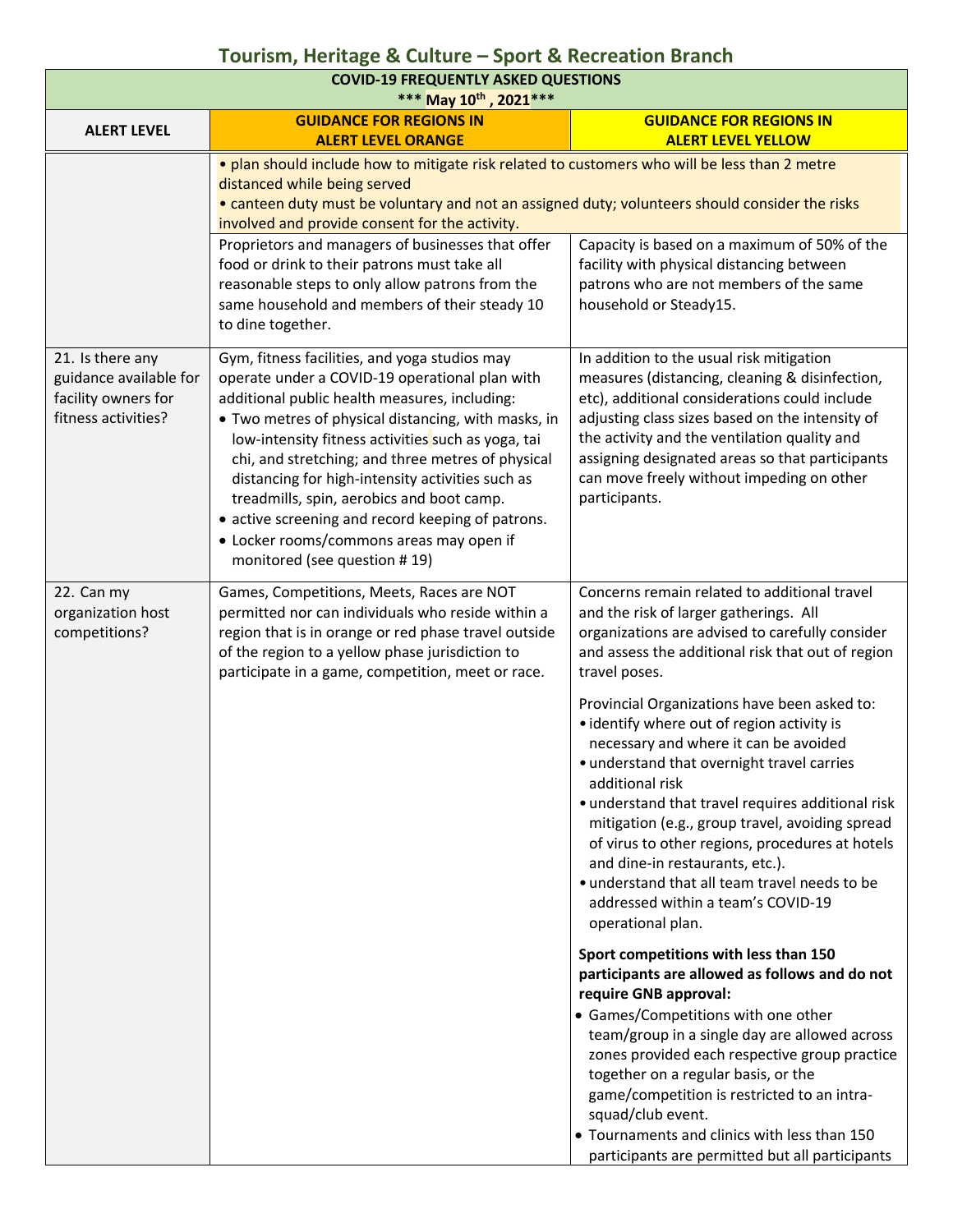| <b>COVID-19 FREQUENTLY ASKED QUESTIONS</b><br>*** May 10th, 2021 ***                                                       |                                                                                                                                                                                                                                                                                                                                                                                                                                                                                                                                                             |                                                                                                                                                                                                                                                                                                                                                                                                                                                                                                                                                                                                                                                                                                                                           |  |
|----------------------------------------------------------------------------------------------------------------------------|-------------------------------------------------------------------------------------------------------------------------------------------------------------------------------------------------------------------------------------------------------------------------------------------------------------------------------------------------------------------------------------------------------------------------------------------------------------------------------------------------------------------------------------------------------------|-------------------------------------------------------------------------------------------------------------------------------------------------------------------------------------------------------------------------------------------------------------------------------------------------------------------------------------------------------------------------------------------------------------------------------------------------------------------------------------------------------------------------------------------------------------------------------------------------------------------------------------------------------------------------------------------------------------------------------------------|--|
| <b>ALERT LEVEL</b>                                                                                                         | <b>GUIDANCE FOR REGIONS IN</b><br><b>ALERT LEVEL ORANGE</b>                                                                                                                                                                                                                                                                                                                                                                                                                                                                                                 | <b>GUIDANCE FOR REGIONS IN</b><br><b>ALERT LEVEL YELLOW</b>                                                                                                                                                                                                                                                                                                                                                                                                                                                                                                                                                                                                                                                                               |  |
|                                                                                                                            |                                                                                                                                                                                                                                                                                                                                                                                                                                                                                                                                                             | in any tournament or clinic must reside within<br>the health zone in which the event is to take<br>place. For close-contact sports (e.g., pairs<br>dance, combat sports), additional precautions<br>are required to mitigate risk (see Question 13)<br>• Separate operational plans are required for<br>specific competitions and clinics which must<br>address travel, etc in addition to the usual risk<br>mitigation measures.<br>Participants includes athletes, coaches and<br>officials. For events that do not have seating<br>and where the movement of spectators cannot<br>be controlled to prevent them from from being<br>in contact with the participants, the spectators<br>must be included in the number of participants. |  |
| 23. Where can I find<br>the COVID19<br><b>Operational Plan</b><br>guide?                                                   | <b>COVID-19 Operational Plan Guide and</b><br><b>Guidance Document of General Public Health Measures During COVID-19 Recovery</b><br>A template is available on page 16 of the WorkSafe NB "Embracing the New Normal" document                                                                                                                                                                                                                                                                                                                              |                                                                                                                                                                                                                                                                                                                                                                                                                                                                                                                                                                                                                                                                                                                                           |  |
| 24. Where can I find<br>guidelines for<br>workplaces?                                                                      | Embracing the New Normal As We Safety Return To Work and Frequently Asked Questions                                                                                                                                                                                                                                                                                                                                                                                                                                                                         |                                                                                                                                                                                                                                                                                                                                                                                                                                                                                                                                                                                                                                                                                                                                           |  |
| 25. Where can I find<br>posters/Fact sheets?                                                                               | https://www2.gnb.ca/content/gnb/en/corporate/promo/covid-19/resources.html                                                                                                                                                                                                                                                                                                                                                                                                                                                                                  |                                                                                                                                                                                                                                                                                                                                                                                                                                                                                                                                                                                                                                                                                                                                           |  |
| 26. Where can I find<br>guidance documents<br>and Risk Assessment<br>Examples?                                             | In addition to the links above, the following documents may be helpful:<br><b>Community-Based Measures Guidance</b><br>$\bullet$<br>Risk Assessment Guideline Health Canada<br>PHAC Risk Mitigation Tool for Child and Youth Settings<br>٠<br>Risk Mitigation Tool for Outdoor Recreation Spaces and Activities Operating during the COVID-19<br>$\bullet$<br>Pandemic                                                                                                                                                                                      |                                                                                                                                                                                                                                                                                                                                                                                                                                                                                                                                                                                                                                                                                                                                           |  |
|                                                                                                                            | Own the Podium has also developed a Risk Assessment Tool specific to sport. We recommend you<br>contact your National Sport Organization for guidance on this tool.                                                                                                                                                                                                                                                                                                                                                                                         |                                                                                                                                                                                                                                                                                                                                                                                                                                                                                                                                                                                                                                                                                                                                           |  |
| 27. Will COVID-19<br>affect my<br>organization's<br>insurance coverage?                                                    | Organizations should contact their insurance provider directly. Virus and biological agents/contagions<br>are typically an exclusion in most policies. Many insurers now have a specific COVID-19 exclusion as<br>well.                                                                                                                                                                                                                                                                                                                                     |                                                                                                                                                                                                                                                                                                                                                                                                                                                                                                                                                                                                                                                                                                                                           |  |
| 28. Should my<br>organization update<br>its waivers /<br>assumptions of risk<br>(for minors) forms to<br>include COVID-19? | Organizations are strongly encouraged to discuss this with their insurance providers and consider<br>getting legal advice.<br>In general, including COVID-19 into your waivers and forms would be a good risk management<br>practice. For more information about Waivers and Forms under COVID-19, we encourage you to listen<br>to this webinar.<br>Please note that Provincial Organizations have received templates that include COVID-19 which can be<br>shared to local organizations. These templates must be updated to reflect up to date guidance. |                                                                                                                                                                                                                                                                                                                                                                                                                                                                                                                                                                                                                                                                                                                                           |  |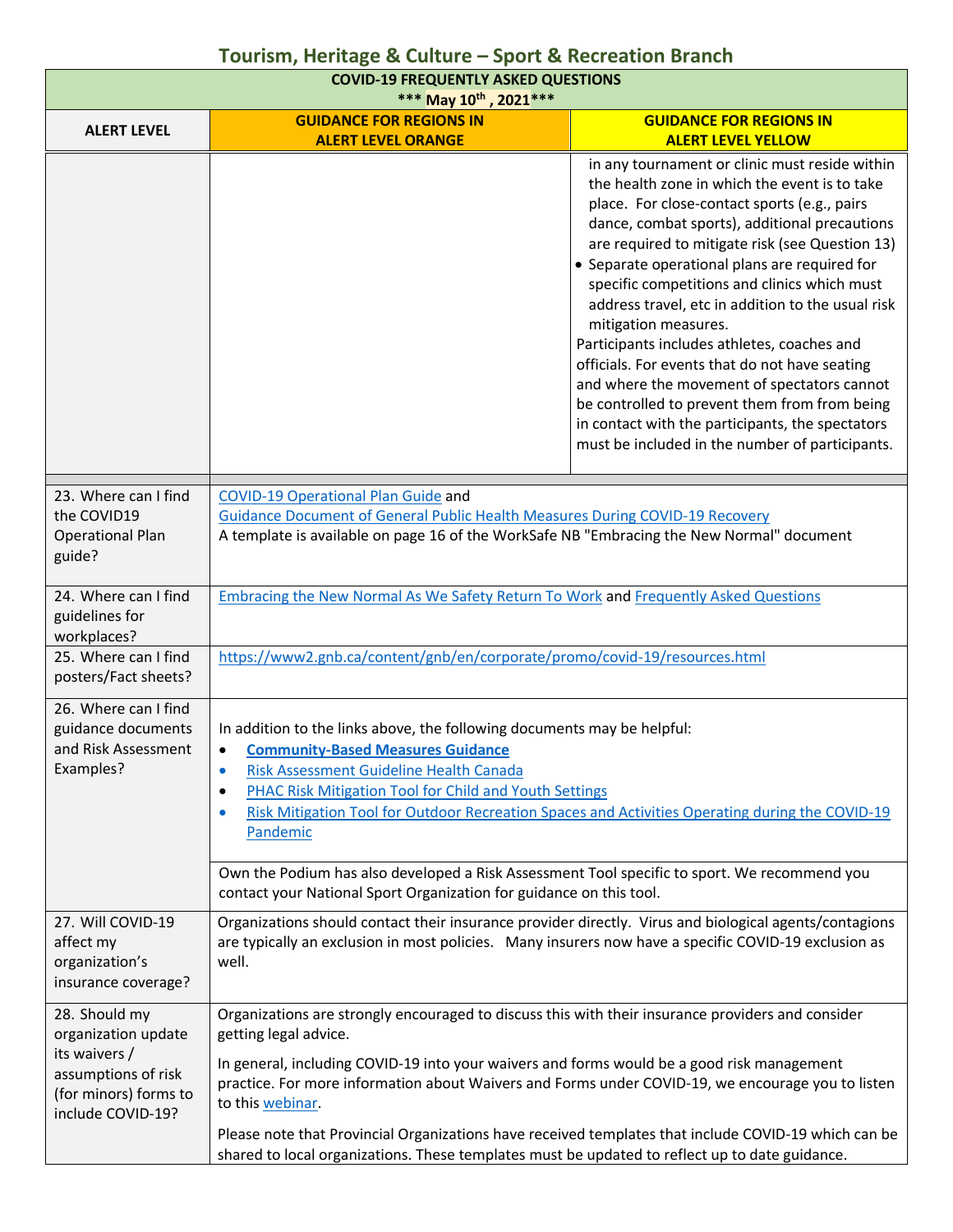| <b>COVID-19 FREQUENTLY ASKED QUESTIONS</b><br>*** May 10th, 2021 ***                                                                                                                                                       |                                                                                                                                                                                                                                                                                                                                                                                                                                                                                                                                                                                                                                                                                        |  |  |  |
|----------------------------------------------------------------------------------------------------------------------------------------------------------------------------------------------------------------------------|----------------------------------------------------------------------------------------------------------------------------------------------------------------------------------------------------------------------------------------------------------------------------------------------------------------------------------------------------------------------------------------------------------------------------------------------------------------------------------------------------------------------------------------------------------------------------------------------------------------------------------------------------------------------------------------|--|--|--|
| <b>ALERT LEVEL</b>                                                                                                                                                                                                         | <b>GUIDANCE FOR REGIONS IN</b><br><b>GUIDANCE FOR REGIONS IN</b><br><b>ALERT LEVEL ORANGE</b><br><b>ALERT LEVEL YELLOW</b>                                                                                                                                                                                                                                                                                                                                                                                                                                                                                                                                                             |  |  |  |
| 29. What<br>organizations are<br>required to have a<br>COVID-19<br><b>Operational Plan?</b>                                                                                                                                | Each organization or group must have its own unique COVID-19 Operational Plan in place that<br>outlines how they will manage the safe operation of their programs and activities. The plan must<br>address, but is not limited to, physical distancing, cleaning and disinfecting, hand and respiratory<br>hygiene pre-screening for symptoms.<br>This includes Multisport Organizations, Provincial Sport Organizations, Regional Organizations and<br>Local Organizations.<br>COVID-19 Operational Plans must be made available at all workplaces and activities.                                                                                                                    |  |  |  |
| 30. Can a local club<br>just adopt its'<br>Provincial<br>Organization's COVID-<br>19 Operational Plan?                                                                                                                     | Provincial Organizations are encouraged to provide high level guidance. Local organizations must have<br>their own COVID-19 Operational Plan that takes in consideration local operations.                                                                                                                                                                                                                                                                                                                                                                                                                                                                                             |  |  |  |
| 31. Will Government<br>review and approve<br>my COVID-19<br><b>Operational Plans?</b>                                                                                                                                      | Government does not approve plans.<br>Sport and Recreation Organizations can contact their respective Sport and Recreation Branch<br>Consultant for additional guidance however final approval remains the responsibility of each<br>organization.                                                                                                                                                                                                                                                                                                                                                                                                                                     |  |  |  |
| 32. Is there a<br>mechanism for<br>organizations to be<br>able to access the<br>COVID-19<br><b>Operational Plans</b><br>from each of the<br>facilities?<br>33. If I rent an office,<br>am I required to have<br>a COVID-19 | The Sport and Recreation Branch does not keep a database of organizations COVID-19 Operational<br>Plans.<br>It is incumbent on organizations and clubs to work collaboratively with facility owners and operators<br>to ensure that programs are delivered as safely as possible.<br>Recreation and Sport Organizations should refer to or add the COVID-19 Operational Plan of the<br>facility they are using to their organization's COVID-19 Operational Plan.<br>All organizations must have their own COVID-19 Operational Plan for their workplace. When the<br>workplace is rented from another organization, it should align with the landlord's COVID-19<br>Operational Plan. |  |  |  |
| Operational Plan or is<br>it a landlord's<br>Responsibility?                                                                                                                                                               |                                                                                                                                                                                                                                                                                                                                                                                                                                                                                                                                                                                                                                                                                        |  |  |  |
| 34. Can my<br>organizations hold an<br>in-person meeting?                                                                                                                                                                  | Indoor meetings for business purposes are allowed provided they can maintain physical distancing<br>and meet other requirements. Organizations are still encouraged to use conference call or online<br>conferencing software for their meetings. Where 2m physical distancing in these meetings,<br>organizations should adopt a passive screening process.                                                                                                                                                                                                                                                                                                                           |  |  |  |
|                                                                                                                                                                                                                            | Some operations may be required to further adapt<br>during the orange public health alert level; review<br>the <b>Fall preparedness plan</b> for detail and also keep<br>up to date with the Mandatory Order.                                                                                                                                                                                                                                                                                                                                                                                                                                                                          |  |  |  |
| 35. If there is no<br>opportunity for<br>approval of my<br><b>Operational Plan</b><br>what will happen if<br>there is a spot check<br>and my plan doesn't<br>meet the<br>requirements?                                     | The inspections/spot checks are focused on education and monitoring. If spot check finds weaknesses<br>in a plan, the aim will be to provide the guidance for the organization to meet the requirements.<br>Blatant disregard of the requirements could result in a fine, or worse, a COVID-19 outbreak.<br>The action items that are listed in the WorkSafe NB template are comprehensive.                                                                                                                                                                                                                                                                                            |  |  |  |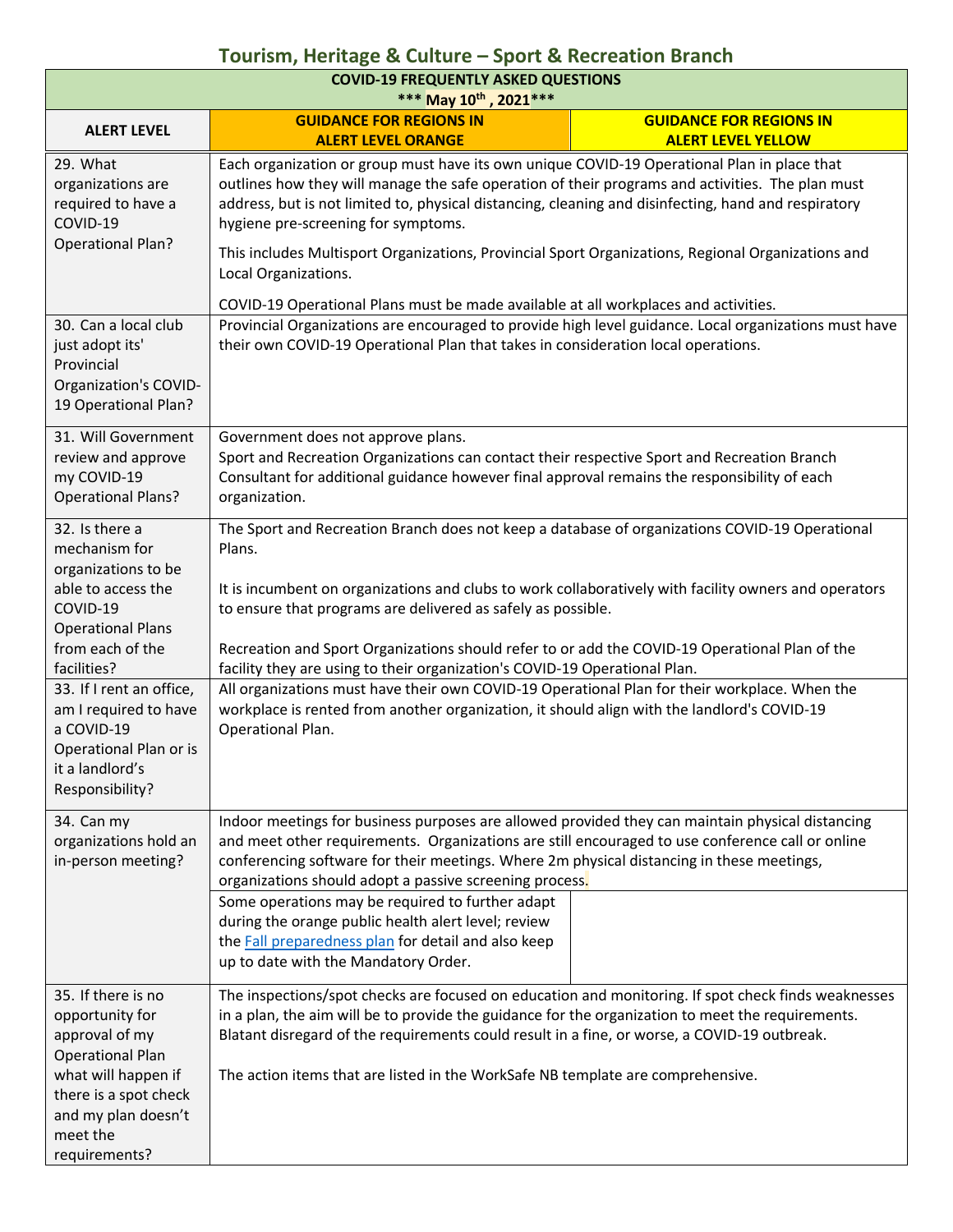| <b>COVID-19 FREQUENTLY ASKED QUESTIONS</b><br>*** May 10th, 2021 ***                                                                                                |                                                                                                                                                                                                                                                                                                                                                                                                                                                                                                                             |  |  |
|---------------------------------------------------------------------------------------------------------------------------------------------------------------------|-----------------------------------------------------------------------------------------------------------------------------------------------------------------------------------------------------------------------------------------------------------------------------------------------------------------------------------------------------------------------------------------------------------------------------------------------------------------------------------------------------------------------------|--|--|
| <b>ALERT LEVEL</b>                                                                                                                                                  | <b>GUIDANCE FOR REGIONS IN</b><br><b>GUIDANCE FOR REGIONS IN</b><br><b>ALERT LEVEL ORANGE</b><br><b>ALERT LEVEL YELLOW</b>                                                                                                                                                                                                                                                                                                                                                                                                  |  |  |
| 36. Some of our<br>coaches are self-<br>employed. Are they<br>required to have their<br>own operational<br>plan?                                                    | Organizations that hire coaches are required to have a COVID-19 Operational Plan. Unless the coaches<br>offer activities independently of an organization, they are not required to have their own COVID-19<br>Operational Plan.                                                                                                                                                                                                                                                                                            |  |  |
| 37. Where can I find<br>more information<br>about Employment<br>Standards?                                                                                          | www.gnb.ca/labour<br>or contact 1-888-452-2687                                                                                                                                                                                                                                                                                                                                                                                                                                                                              |  |  |
| 38. Where can we<br>purchase hand<br>sanitizing or<br>protective<br>equipment?                                                                                      | https://www2.snb.ca/content/dam/snb/Procurement/AtlanticCanadaPPESuppliersForPrivateIndustry.<br>pdf                                                                                                                                                                                                                                                                                                                                                                                                                        |  |  |
| 39. Where can I find<br>a guide on cleaning<br>and disinfection for<br>COVID-19?                                                                                    | https://www2.gnb.ca/content/dam/gnb/Departments/h-s/pdf/Cleaning DisinfectingE.pdf                                                                                                                                                                                                                                                                                                                                                                                                                                          |  |  |
| 40. Is there guidance<br>available to<br>determine how often<br>a shared piece of<br>equipment should be<br>disinfected?                                            | There is currently no specific guidance other than "as often as possible" to a minimum of twice per<br>day. Sports are responsible to determine the best system to implement to limit exposure via the<br>sharing of equipment (eg. Rotation of sanitized balls after each play, etc.)                                                                                                                                                                                                                                      |  |  |
| 41. Is there guidance<br>on how to<br>return/exchange/swa<br>p equipment safely?                                                                                    | If possible, equipment/clothing that is being returned or exchanged should be washed or sanitized<br>before the exchange. If items cannot be cleaned and disinfected, isolate goods in a separate bin<br>(labelled with return date) for at least 24 hours before giving it to another participant.<br>Employees/volunteers must wash their hands after handling any clothing/equipment that has been<br>tried on. Glove use is not required. If staff are using gloves, they should be changed after every<br>interaction. |  |  |
| 42. Who is<br>responsible to<br>provide hand<br>cleaning stations /<br>hand sanitizing<br>dispensers? Facilities<br>or user-groups?                                 | Facilities will be required to have hand cleaning stations which will be listed in their COVID-19<br>Operational Plan. Organizations must also address cleaning and sanitization in their respective COVID-<br>19 Operational Plan and practices. Organizations are encouraged to communicate with their<br>respective facility to confirm these details.                                                                                                                                                                   |  |  |
| 43. What does my<br>organization do if we<br>find out that an<br>employee, volunteer<br>or participant has<br>been exposed to<br>someone infected<br>with COVID-19? | https://www.worksafenb.ca/media/60927/frequently-asked-questions-COVID-19.pdf                                                                                                                                                                                                                                                                                                                                                                                                                                               |  |  |